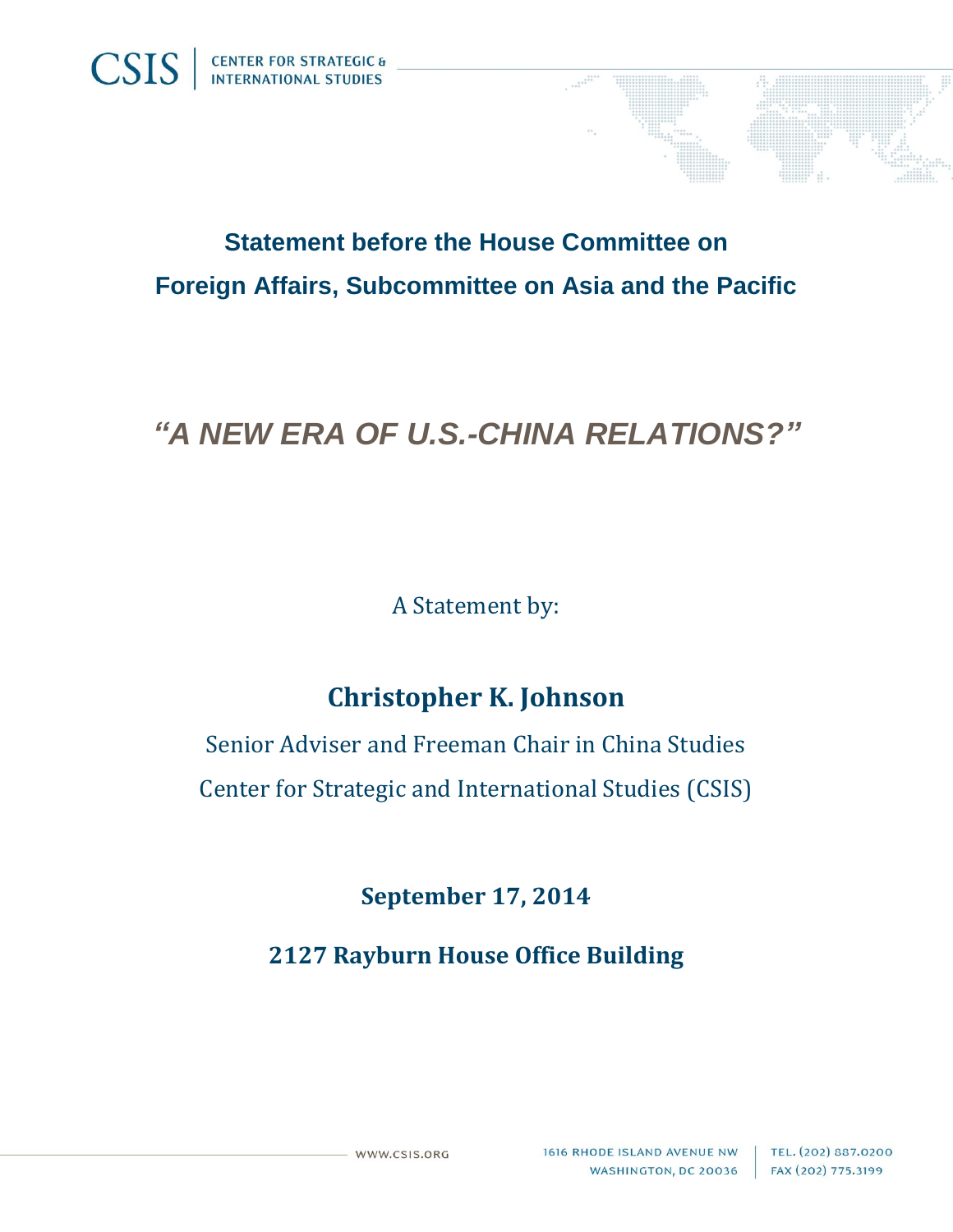#### **Distinguished members of the Subcommittee,**

Good afternoon, and thank you for this opportunity to come before you today. I'm especially pleased to know that, despite the complex challenges the United States currently is facing with ISIS in Iraq and Syria, as well as Russia's brinksmanship with the West over Ukraine, there is an eagerness among the members to discuss these important issues with regard to the future trajectory of U.S.-China ties under the leadership of Chinese President Xi Jinping. Although these other challenges represent issues of concern, and, in the case of ISIS, a clear and present danger to U.S. interests and the lives of our citizens, I would submit that they ultimately should be viewed as near-term, **tactical** issues to be skillfully managed by policymakers. By contrast, getting our relationship with China right should represent the fundamental **strategic** preoccupation of U.S. foreign policy thinkers in the 21st Century. So let me spend a few moments sketching out for you my assessment of the state-of-play in the relationship as well as some of the specific issues I've been asked by the Subcommittee to address in this testimony.

#### **Overview of the State of U.S.-China Relations**

Relations between Washington and Beijing, while generally stable, are under stress. Chinese leaders and officials are at best confused by what they see as a lack of consistency from the Obama Administration with regard to its policy toward China, and at worst convinced that the United States, in large part through the rebalance—or "pivot"—to Asia, is bent on containing China's rise through destabilizing the Chinese Communist Party (CCP) leadership at home and seeking, in conjunction with its allies and partners, to place hard limits on China's strategic freedom of action in the Asia-Pacific region. For their part, U.S. policymakers are deeply concerned by Beijing's exceptionally forthright assertion of its sovereignty claims to disputed territories in the East and South China Seas, as well as the new Chinese leadership's seemingly more active—some would say disruptive—foreign policy approach in regions outside China's traditional areas of foreign policy interest and focus. Add to these persistent U.S. concerns with regard to Chinese cyberespionage and, in the bilateral economic relationship, issues relating to intellectual property rights (IPR) protection, currency valuation, and market access, and it is easy to see why the relationship appears more tense than it has in some time.

Moreover, senior officials in both capitals bemoan the lack of meaningful strategic dialogue between the two leaderships. This is despite the informal summit between the two presidents at the Sunnylands retreat in California a little over a year ago—set to be repeated on the Chinese side when President Obama visits for the APEC summit in November—and the existence of more formal, high-level dialogue channels between the two sides such as the Strategic and Economic Dialogue (S&ED). Some of this relates to personalities. There is a general consensus that there is very little observable chemistry between Presidents Obama and Xi, especially when compared to Xi's seemingly solid relationship with Russian President Vladimir Putin.

At the next level down, the Chinese generally view their S&ED interlocutors as largely disinterested in Asia or too domestically-focused. Similarly, on the U.S. side, there are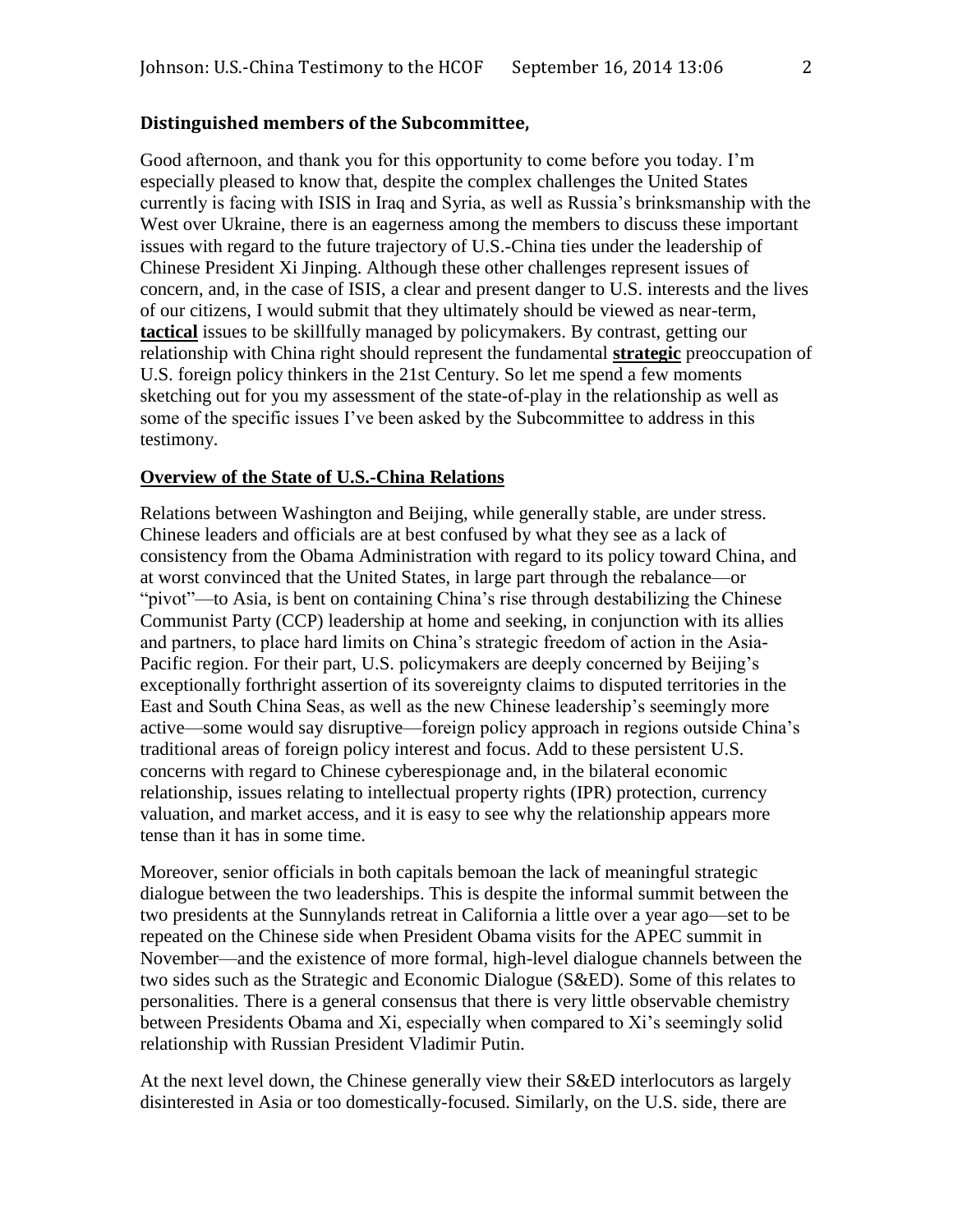questions about portfolio mismatch arising from the fact that, unlike his predecessor, Wang Qishan, Vice Premier Wang Yang, Treasury Secretary Lew's counterpart, does not oversee financial affairs within the Chinese State Council, or cabinet. Likewise, there are uncertainties about whether Secretary of State Kerry's interlocutor, State Councilor Yang Jiechi, commands the same level of authority over foreign affairs management that his predecessor, Dai Bingguo, seemed to wield.

The practical implications of a set of such relationships that frequently seem out of sync is the absence of strategic trust between the two leaderships and the resultant drift in bilateral ties brought on by policy stagnation. This year's S&ED would seem a case in point. If that mechanism were functioning normally, it would have been used as a crucial policy springboard for paving the way for an important summit between the two presidents, especially one where Xi, as a still relatively untested ruler, is keen to show off his foreign policy acumen in playing host to all of the region's most important leaders at the APEC summit. Instead, the meeting released a relatively bland series of pronouncements which, after the summer in both capitals and an intense focus early in the fall on critical domestic events in each country, leaves precious little time to think about policy solutions for elevating the relationship at the summit. Still, none of these trends is irreversible; it simply requires leadership and a commitment on both sides to building a **truly** new style or relations between the two nations going forward.

Finally, the traditional conceptions and cadence of the relationship still are adjusting to the phenomenon that is the leadership of Xi Jinping. While certainly no strongman, Xi is without question the most powerful Chinese leader to emerge in several decades. Two primary factors should command our attention in understanding that Xi's personal preoccupations, and, perhaps occasionally, even his musings are likely to play an outsize role in governing China's foreign policy approach, including relations with Washington, during his tenure. First, Xi has skillfully wielded an often coercive political toolkit to accrete tremendous power to himself in a very short period of time. Second, his perception of himself as a "doer" or a "man of action" means that his appetite for risk, both domestically and externally, is substantially higher than that of his immediate predecessors. His innate confidence as a leader and reliance on an informal, "kitchen cabinet" style of policy advisory means that decision making under him is likely to be more opaque—and far less deliberative—than before.

Although it is far too early in his tenure to be able to predict with any certainty the precise ramifications of his particular brand of foreign policy making, one thing is perfectly clear. Xi is not responding to the traditional messaging and cueing being employed by the United States on issues such as tensions in the East and South China Seas, or at least he is not doing so in the way the U.S. Government would like him to. This reality does not necessarily demand a specific set of policy responses from the United States, but it should give U.S. policymakers pause and a desire to reflect on whether—and how—U.S. actions may need to be recalibrated to deal with this fundamentally different approach. It also suggests that traditional assessments concerning indicators and warning of potentially disruptive Chinese actions may need to be revisited in a much more fluid Chinese policy environment where the previous utility of such tools may be substantially diminished.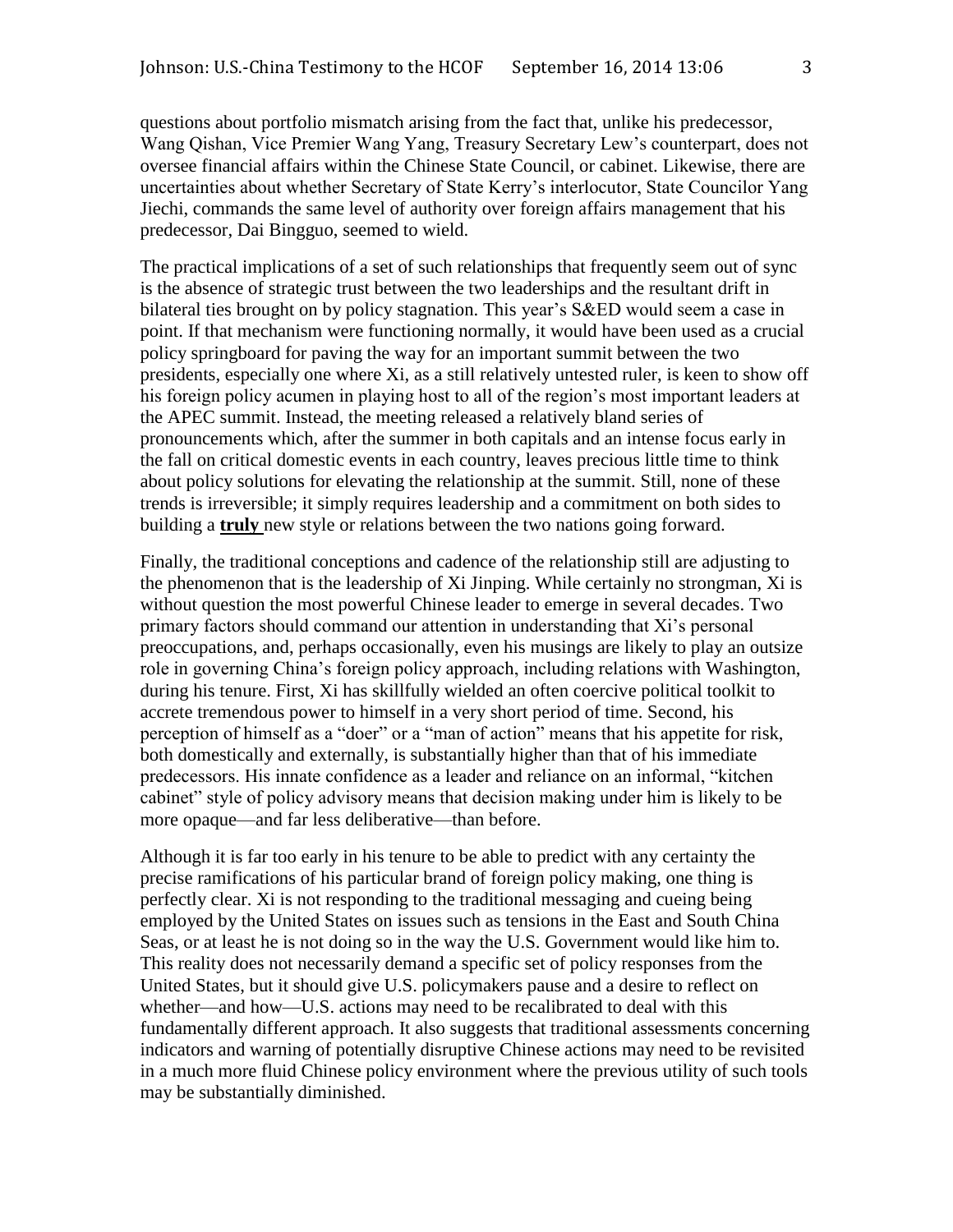#### **Assessment of the Status of and Prospects for Economic Reform**

Following on the sense of optimism—and even euphoria—coming out of the bold economic reform vision statement that was tabled by the leadership and endorsed by the Central Committee at last fall's Third Plenum, it is fair to say that reform progress has struggled in the first half of this year. This can be ascribed to several interrelated factors. One is what appears to be a recalibration of the approach by Xi and his team of economic advisors resulting from the collision between unrealistic expectations and political realities. Xi and his supporters seem initially to have believed that they could simply overwhelm the regime's many vested interests through a form of economic "shock and awe" that combined bold reform prescriptions with the Plenum's establishment of a new supra-leading group on deepening reform to guide—and enforce—the process. They have since recognized that the scale of the challenge is much greater and the resistance is far more entrenched. Having concluded that he will need more than "the big idea" and some bureaucratic hijinks to achieve his aims, there are several signs that Xi is at least considering a more transformational approach to undermine his detractors. This would entail putting on hold many of the readily observable reform proposals, such as a deposit insurance scheme or the liberalization of deposit rates, to focus instead on promoting governance reforms that could amount to a reshaping of the party-state to promote his administration's stated goal of assigning the market a "decisive role" in the economy.

Another factor is the pervasive fear that has been engendered among working-level officialdom as a result of the aggressiveness of Xi's anticorruption drive. Officials have been in a near state of paralysis for fear that they may somehow be swept up in the campaign through a particular decision or expression of support for a reform project or action. The bureaucracy also would be aware that Xi had been stoking substantial resentment on the part of other powerful party barons—most notably former President Jiang Zemin—by targeting their support networks with the antigraft campaign. Against this backdrop, few in the working-level bureaucracy have been inclined to offer up radical reform proposals when it was so abundantly clear that there was discord among the senior leadership, and that the outcome of that struggle was not clear cut.

Finally, the economy's sluggish performance also has acted as a drag on reform progress. The deeply disappointing industrial production figures just released for August—where growth slowed to its lowest level since the 2008 global financial crisis—are but one indication of the malaise that seems to have grabbed hold of certain parts of the economy. This will provide all the more incentive for the government to adopt additional stimulus measures for the final quarter of the year in order to meet the leadership's annual growth target of 7.5 percent set in March. Such pressures and practices risk crowding out the room for reform headway as officials, especially at the local level, single-mindedly batten down the hatches to be able to weather the storm.

Still, there are reasons to believe that prospects for reform progress at the end of this year and going into 2015 may be brightening. With the netting of two major "tigers" (Xi's political catchphrase for senior corrupt officials) in recent months as part of the antigraft crusade, there is some sense that at least the worst of the high-level political tensions in the system may be unwinding enough that officials feel they can start taking some more risks. Similarly, it will be important for the leadership to set the right tone on the pace of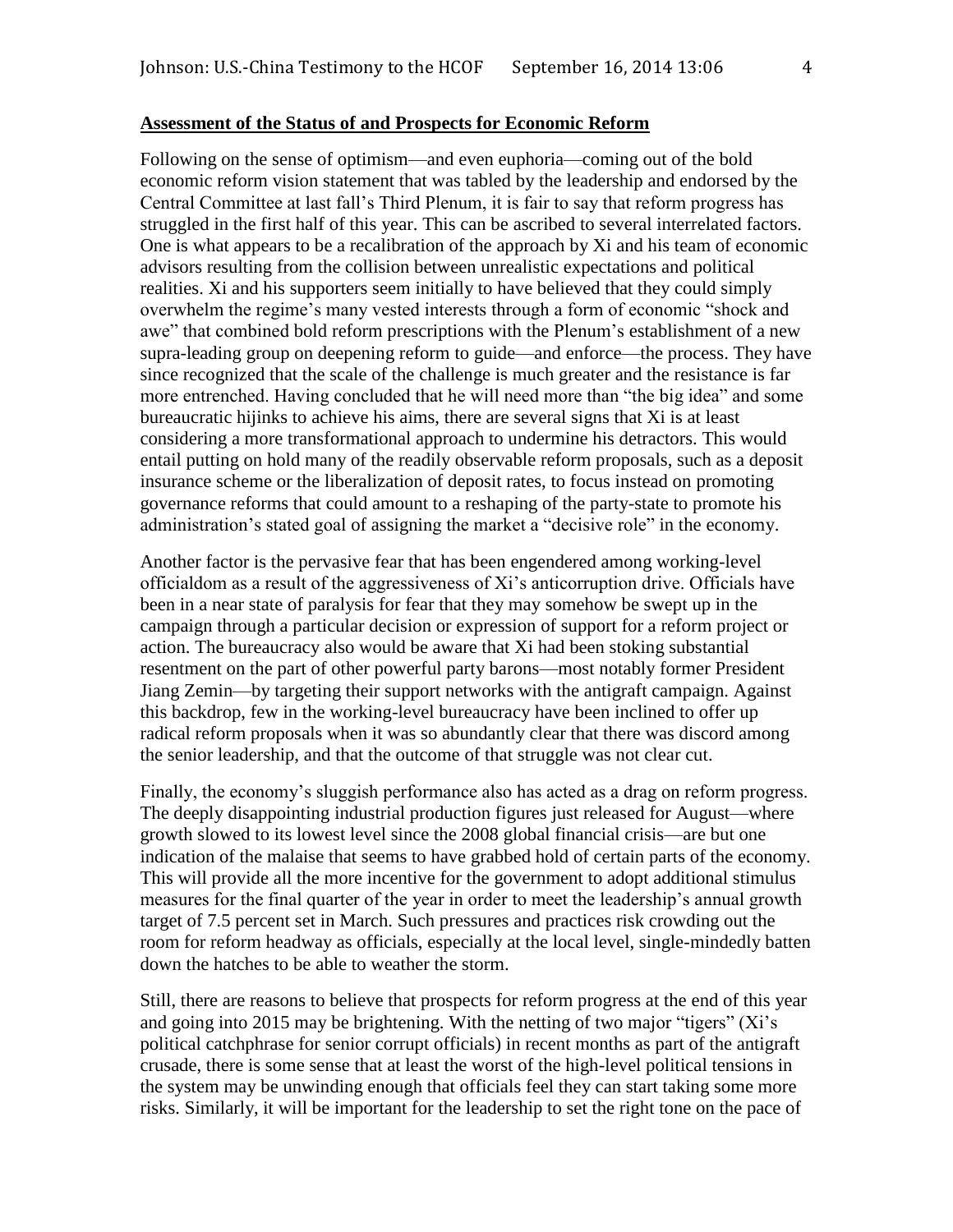reform before the Communist Party's economic planners begin focusing in earnest on drafting the 13th Five-Year Plan which will be approved at next year's plenum. Given that the Plan's life span (2016-2020) will expire precisely when the leadership has set out a major strategic benchmark for achieving "meaningful progress" on the reforms, we can expect Xi, whose legacy will in part be judged by what has been accomplished, will be keen to keep officials' feet to the fire. Moreover, just by the natural cycling of the Chinese political calendar, Xi and his cohort have at most another eighteen months to make substantial progress before the political horse trading begins again in earnest ahead of the next party congress in 2017.

#### **Review of the Market Conditions Facing Foreign Companies Operating in China**

The environment confronting foreign companies doing business in China has changed substantially in the wake of the 2008 global financial crisis. The altered landscape is perhaps best reflected in shifting response patterns to annual surveys of the sentiments of business leaders working in China and conducted by their host nation chambers of commerce. While recent surveys have continued to highlight traditional areas of concern such as rising labor costs and inconsistent or unclear laws and regulations, respondents to this year's surveys zeroed in on challenges that they claimed impact foreign business disproportionately. According to the study conducted by AmCham China, for example, fewer respondents than ever believe that licenses are granted equally between foreign and Chinese companies, a strong majority of respondents still characterize IPR enforcement in China as ineffective, and 40 percent of respondents perceive that foreign companies are being singled out in the pricing and antitrust investigations that now are touching a very wide array of industries operating in the country.

There is no one clear answer concerning what may be driving these pressure tactics, and the motives do seem to vary somewhat by industry. In the case of pricing investigations, it is not surprising that products like pharmaceuticals and infant milk powder have been targeted. The central leadership understands full well that it is staring down the barrel of a trillion dollar health care bill by 2020 as it dramatically expands coverage for China's massive population, and there is no doubt that the message has gone down from the leadership to the entire state bureaucracy to do whatever it takes to bring down costs.

In other instances, the motivation appears to be as simple as traditional rent-seeking behavior, or the perception that a substantial financial windfall lies within easy reach. Looking just at the investigation into GlaxoSmithKline, for example, it is hard to imagine that Chinese authorities weren't inspired, at least in part, by the company's agreeing to pay \$3 billion in fines to settle fraud charges in the United States. Lastly, we also cannot discount the impact of simple bureaucratic rivalry in explaining the uptick in reports from foreign firms alleging various strong-arm tactics by Chinese regulators. The fact that there are three separate Chinese government entities—the National Development and Reform Commission (NDRC), the Ministry of Commerce (MOFCOM) and the State Administration of Industry and Commerce (SAIC)—competing for dominance in what clearly is a senior leadership-favored policy domain helps at some level to explain the seeming emergence of bureaucratic one-upsmanship between these bodies in their approach to these various types of investigations. In fact, proposals being debated in Chinese policy circles concerning a possible consolidation of these responsibilities under